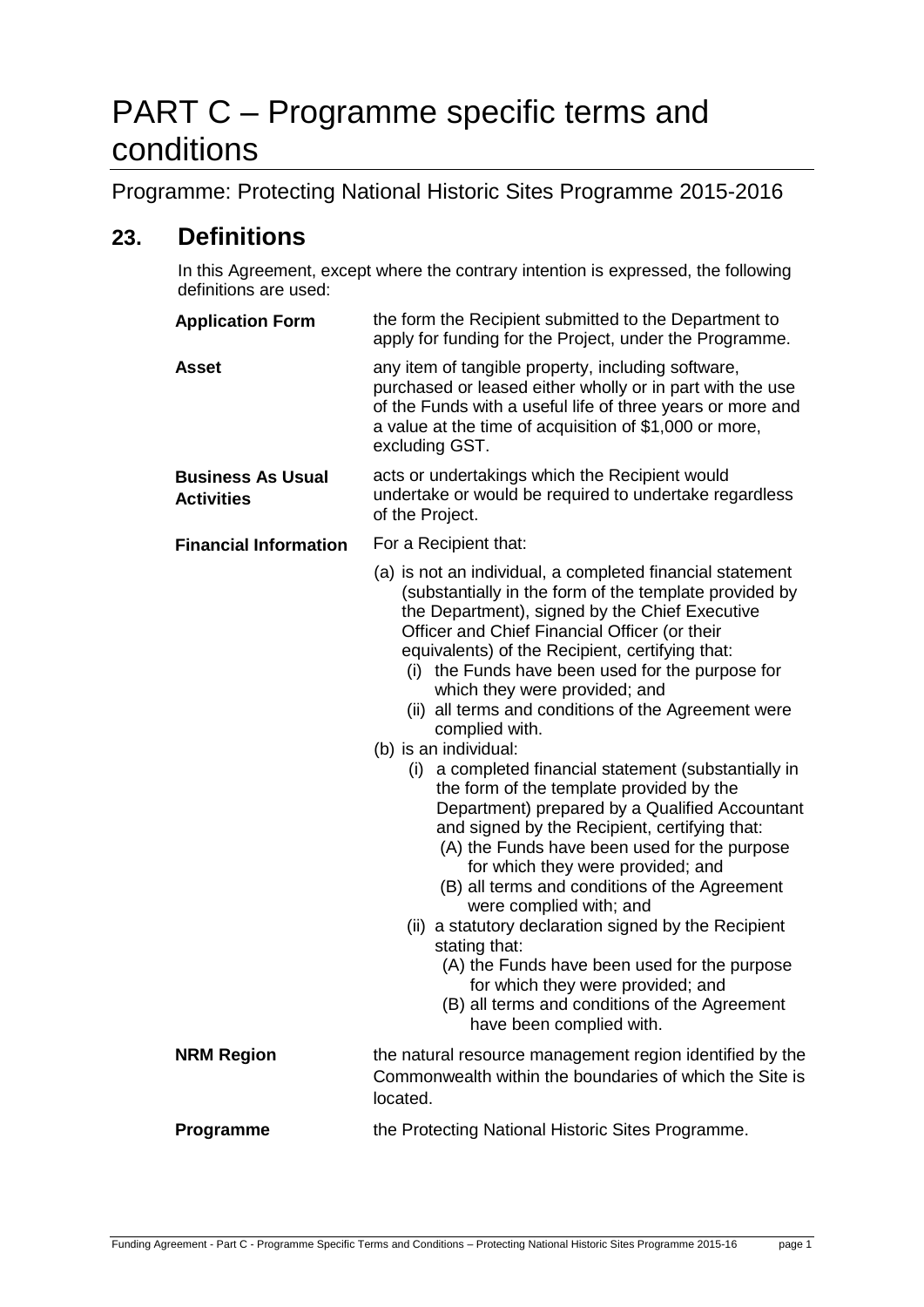| Programme<br><b>Outcomes</b>              | To deliver outcomes that improve the conservation,<br>preservation and access to Australia's National Heritage<br>List places recognised for their historic heritage values,<br>and improve engagement with these places, and improve<br>awareness of the values the places were listed for.                                                                                                                               |
|-------------------------------------------|----------------------------------------------------------------------------------------------------------------------------------------------------------------------------------------------------------------------------------------------------------------------------------------------------------------------------------------------------------------------------------------------------------------------------|
| <b>Project Budget</b>                     | the budget specified in Part A detailing how the Recipient<br>will spend the Funds, and identifying the Recipient's<br>Contributions and Other Contributions (if any) to the<br>Project and the proposed expenditure of such amounts<br>for the purposes of conducting the Project and otherwise<br>performing its obligations under this Agreement as<br>amended from time to time in accordance with clause<br>$26(a)$ . |
| <b>Project Generated</b><br><b>Income</b> | any income earned or generated by the Recipient from<br>its use of the Funds, including interest earned from the<br>investment of the Funds.                                                                                                                                                                                                                                                                               |
| <b>Project Plan</b>                       | the project plan detailing how the Recipient will conduct<br>and complete the Project in accordance with this<br>Agreement, including timeframes for completion of<br>various stages of the Project as amended from time to<br>time in accordance with clause 25.                                                                                                                                                          |
| <b>Site</b>                               | the site where the Project will be undertaken and that is<br>identified in the Agreement Details in Part A.                                                                                                                                                                                                                                                                                                                |

# **24. Project obligations**

In consideration of the provision of the Funds, the Recipient must perform the Project in accordance with the provisions of this Agreement.

# **25. Project Plan**

- (a) Within the timeframe specified in the Milestone Schedule, the Recipient must submit a draft Project Plan for the Department's approval.
- (b) The draft Project Plan must:
	- (i) be substantially in the form of the template provided by the Department (if any);
	- (ii) detail the activities, linked to Project Outcomes, to be undertaken at each stage of the Project;
	- (iii) detail, and provide documents (including satellite images, fixed-point photographs, maps, etc) clearly identifying the proposed location and condition of the site where the Project will be performed, as relevant;
	- (iv) detail how the Recipient will deliver the Project in accordance with this Agreement; and
	- (v) be consistent with all timeframes arising under this Agreement and identify how they will be met.
- (c) Unless the Recipient is otherwise notified by the Department, the Department will reject or approve the draft Project Plan within the relevant timeframe specified in the Milestone Schedule. Where the draft Project Plan is rejected,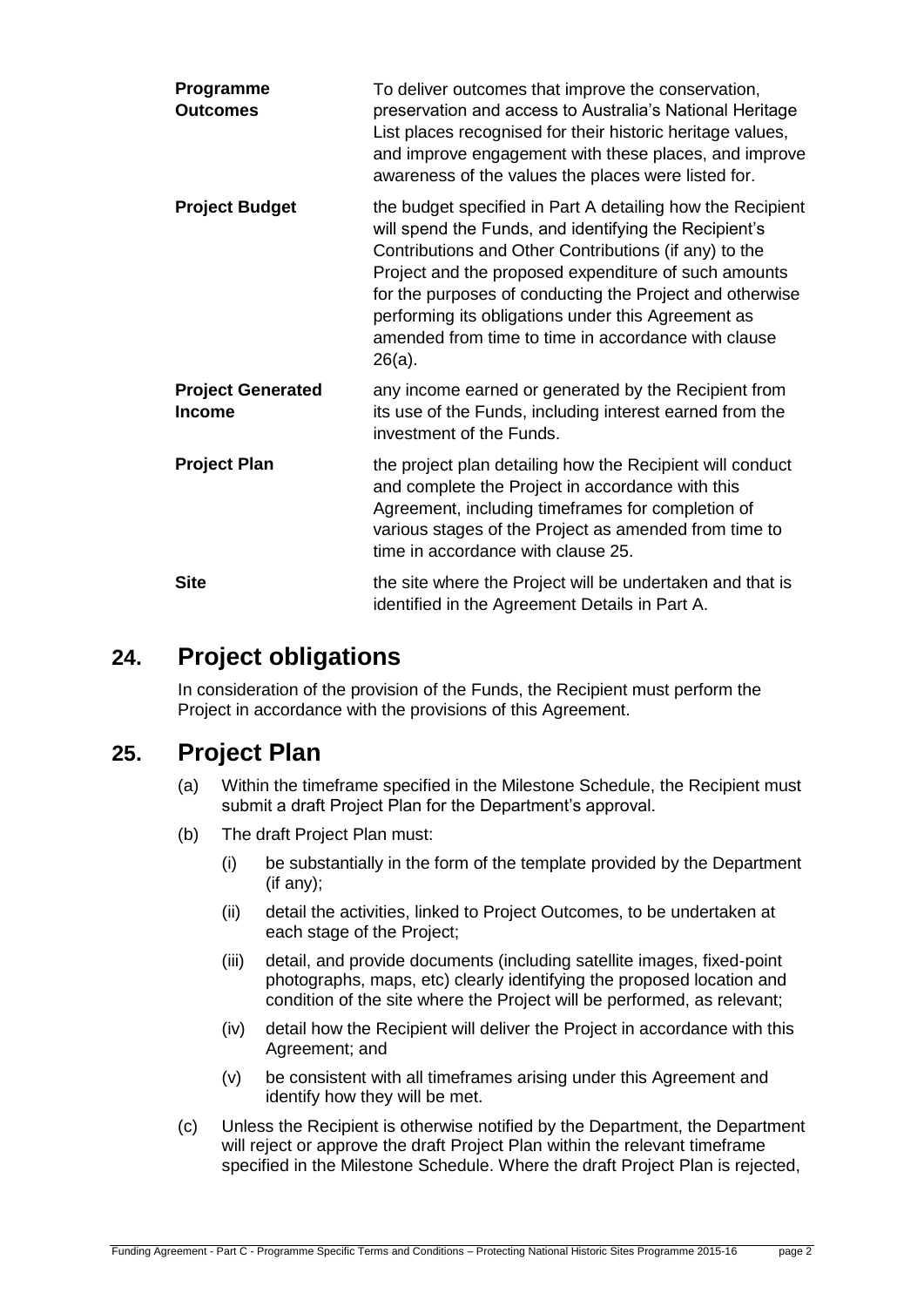the Recipient must continue to submit a draft Project Plan, including any necessary amendments until the Department approves a draft Project Plan.

- (d) Once a draft Project Plan is approved by the Department, it will become the final Project Plan (subject to any agreed changes agreed by the Department in writing).
- (e) The Recipient must perform the Project in accordance with the Project Plan and must not make any amendments to the Project Plan, unless approved in writing by the Department.
- (f) For the avoidance of doubt, the Department's approval of the Project Plan does not in any way limit the Recipient's responsibility for the performance of its obligations under this Agreement and any consequences of that performance.

### <span id="page-2-1"></span><span id="page-2-0"></span>**26. Project Budget**

- (a) Subject to clause [26\(b\),](#page-2-1) the Recipient must:
	- (i) perform the Project; and
	- (ii) only spend the Funds,

in accordance with the Project Budget, unless approved in writing by the Department.

- (b) The Recipient may transfer the Funds between categories of expenditure items within the Project Budget, without the consent of the Department, provided that such transfer does not exceed 10 per cent of the relevant expenditure item specified in the Project Budget for a financial year from which the amount of Funds is being transferred.
- (c) Where required under clause [35.4,](#page-7-0) if the Recipient is an individual, the Recipient may use up to \$500 of the Funds towards preparation of a financial statement by a Qualified Accountant. For the avoidance of doubt, any costs over \$500 which are incurred by the Recipient in engaging a Qualified Accountant to prepare a financial statement must be borne by the Recipient.
- (d) For the avoidance of doubt, the Department's approval of the Project Budget or any amendment to the Project Budget does not in any way limit the Recipient's obligations under this Agreement.

# **27. Management of Funds**

- (a) The Recipient must:
	- (i) ensure that the Funds are held in an account in the Recipient's name and which the Recipient solely controls, with a deposit-taking institution authorised under the *Banking Act 1959* (Cth) to carry on banking business in Australia; and
	- (ii) identify the receipt and expenditure of the Funds separately and any interest accrued on the Funds within the Recipient's accounts and records so that the Funds are identifiable at all times.
- (b) Notwithstanding clause 27(a)(i), the Department may, following the Commencement Date and by written notice, require the Recipient to ensure that the account referred to in clause 27(a)(i) is:
	- (i) established solely for the purposes of this Agreement; and
	- (ii) separate from the Recipient's other operational accounts.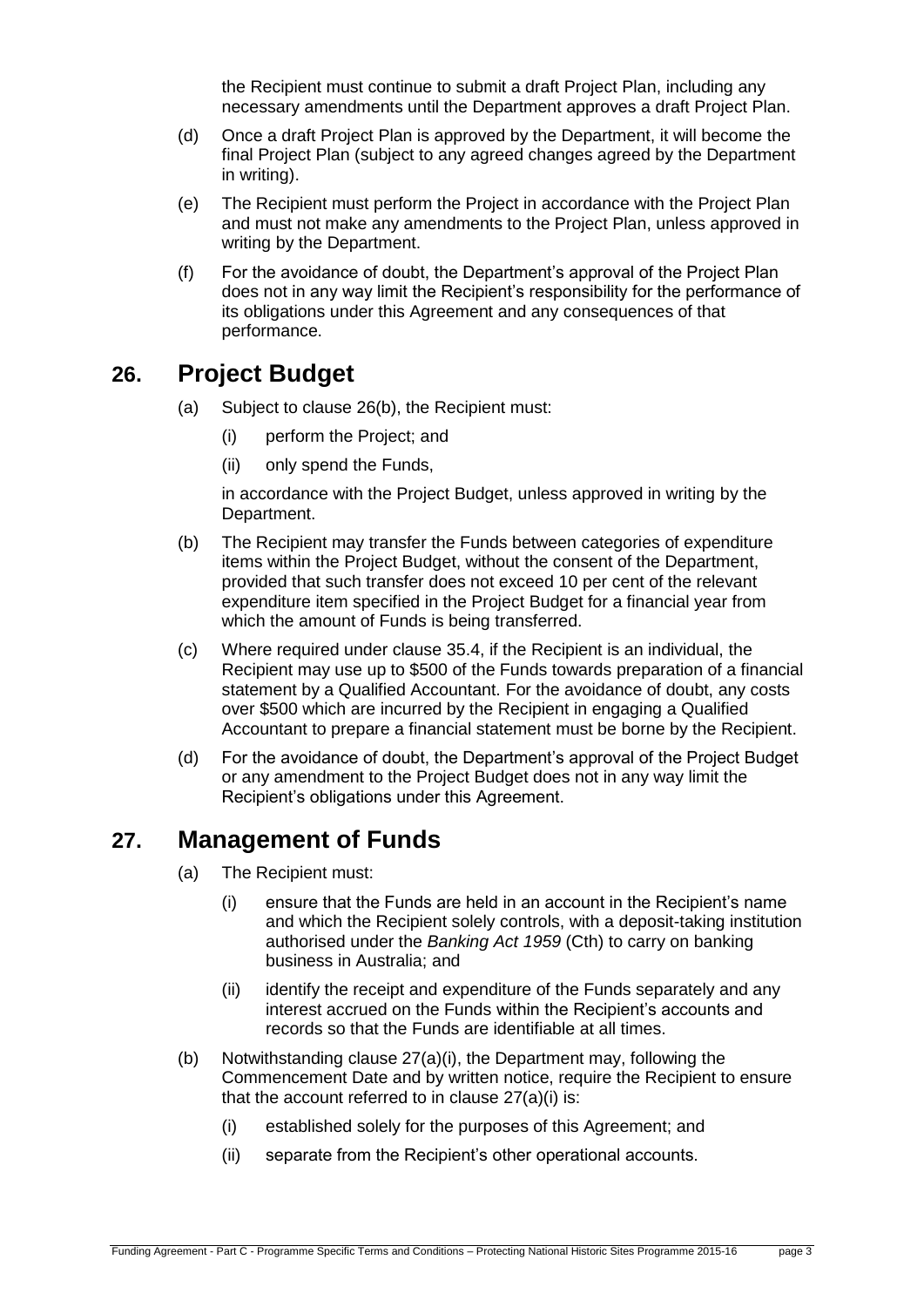# **28. Appointment of subcontractors**

- (a) Where the Recipient engages another party to deliver or assist in the delivery of any components of the Project, the Recipient must enter into a contract with that party and that contract must be consistent with the terms of this Agreement.
- (b) The Recipient is responsible for the performance of the Recipient's responsibilities under this Agreement regardless of whether the Recipient has subcontracted any of its obligations.
- (c) The Recipient must not enter into a subcontract under this Agreement with a subcontractor that is currently named as not complying with the *Workplace Gender Equality Act 2012* (Cth).
- (d) If requested, the Recipient must promptly provide to the Department a copy of any contract relating to the Project and/or any Material relating to the engagement of the subcontractor.

# **29. Participation in evaluations, analysis and scientific monitoring**

### **29.1 Evaluation and analysis of the Project**

The Recipient must participate, as reasonably required by the Department, in studies, evaluations and other activities intended to analyse the success of the Project or Programme in achieving the Programme Outcomes. Such participation may, where required by the Department, include but not be limited to:

- (a) attending relevant conferences and forums in which evaluations and analysis are being undertaken;
- (b) allowing third parties access to the Site to undertake analysis and evaluation of the Programme and the Project;
- (c) making data, records and other information (including reports) available to third parties for the purposes of evaluation and analysis; and
- (d) participating in other monitoring and evaluation activities as requested by the Department.

### **30. Other contributions**

#### **30.1 Recipient Contributions and Other Contributions**

- (a) It is a condition precedent to the payment of the Funds under this Agreement that:
	- (i) the Recipient must provide the Recipient's Contributions;
	- (ii) if requested by the Department, the Recipient must provide the Department with written evidence that the persons specified in the Project Budget will provide the Other Contributions, including the amounts to be provided, the due dates for each of these amounts and the terms and conditions of the provision of the Other Contributions; and
	- (iii) the basis on which the Other Contributions are to be provided is satisfactory to the Department.
- (b) The Recipient must ensure that the terms on which any other funding or contributions are provided to the Recipient for, or in connection with, the Project are not inconsistent with the terms of this Agreement and do not in any way limit or affect the Recipient's ability to comply strictly with its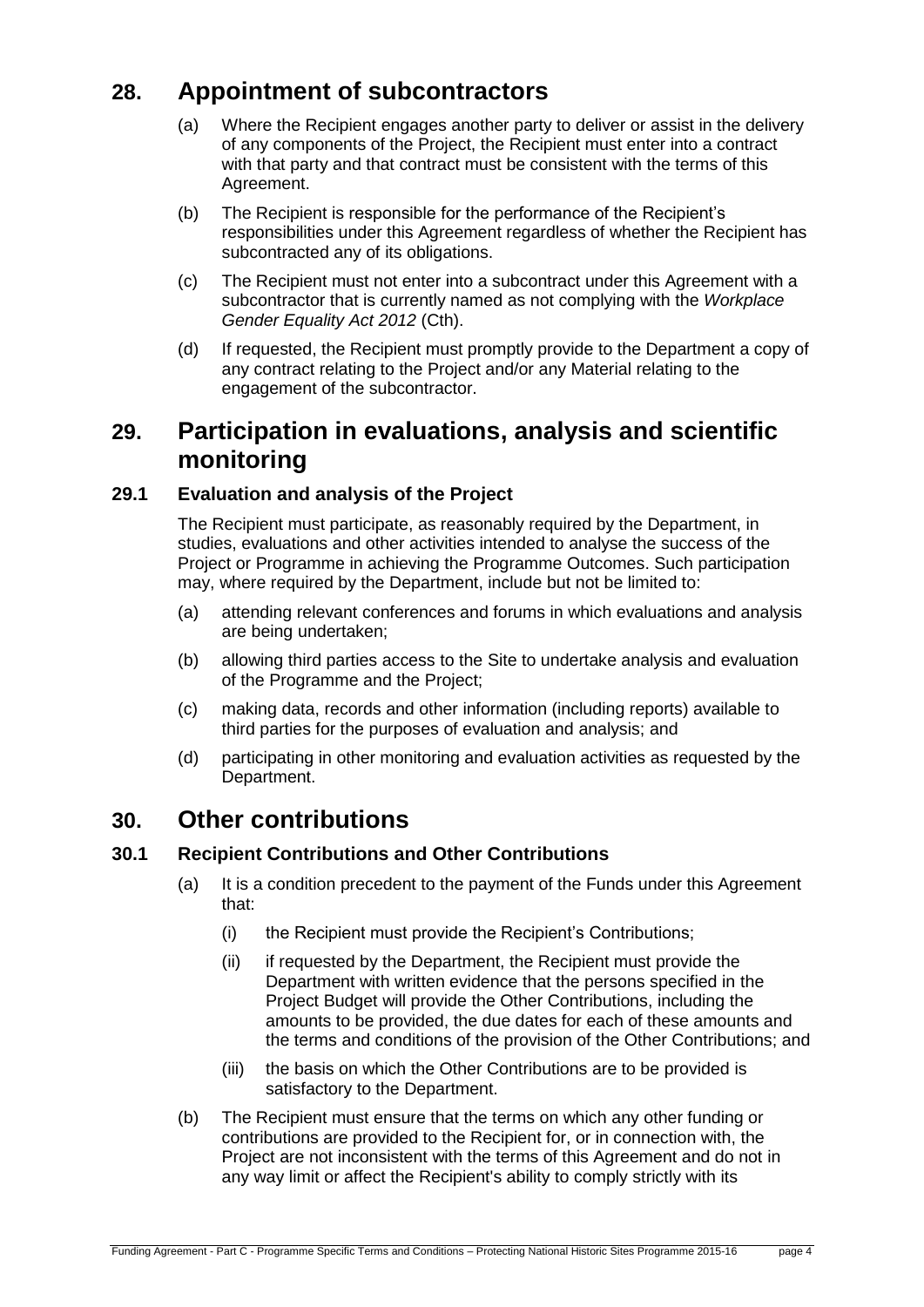obligations, or the Department's ability to exercise its rights, under this Agreement.

- <span id="page-4-0"></span>(c) The Recipient must promptly notify the Department if the total amount of the Recipient's Contributions or Other Contributions reduces, or if such a reduction is anticipated.
- (d) If:
	- (i) the Department receives notice under clause  $30.1(c)$ ;
	- (ii) the Recipient does not provide the Recipient's Contributions or provide them in time to enable completion of the Project; or
	- (iii) the Recipient is not able to obtain the Other Contributions or obtain them in time to enable completion of the Project,

then the Department may, in its absolute discretion:

- (iv) suspend payment of the Funds or an instalment of the Funds until the Recipient's Contributions are provided or the Other Contributions are received;
- (v) reduce the amount of the Funds, adopting the formula in clause  $30.1(e)$ , where  $R =$  the reduced amount; or
- (vi) terminate this Agreement in accordance with clause 19.
- <span id="page-4-1"></span>(e) If, on expiry of the Agreement Period or any earlier termination of this Agreement, the Recipient's Contributions and / or the Other Contributions have not been provided in full, the Department may (without limiting its rights) require the Recipient to refund to the Department within 20 Business Days of a written notice from the Department, an amount of Funds calculated in accordance with the following formula (up to an amount that does not exceed the total amount of the Funds):

$$
R = OC - AC
$$

Where:

- $R =$ The refund amount;
- $AC =$  The total aggregate amount of contributions actually made as Recipient's Contributions and / or Other Contributions for the Project pursuant to this Agreement; and
- OC = The total aggregate amount of Recipient's Contributions and Other Contributions specified in Part A.
- (f) The Department may, in its absolute discretion, reduce the amount of the Funds required to be repaid by the Recipient in accordance with clause [30.1\(e\)](#page-4-1) to an amount lower than the amount determined by the formula prescribed in clause [30.1\(e\).](#page-4-1)

#### <span id="page-4-2"></span>**30.2 Notification of additional other contributions**

The Recipient must:

- (a) promptly notify the Department in writing of the amount and source of any additional funding or other contributions for the Project (other than Funds provided under this Agreement or contributions already identified in the Project Budget);
- (b) if requested by the Department, promptly provide to the Department copies of any written arrangements entered into, or proposed to be entered into, in respect of such other funding or contributions; and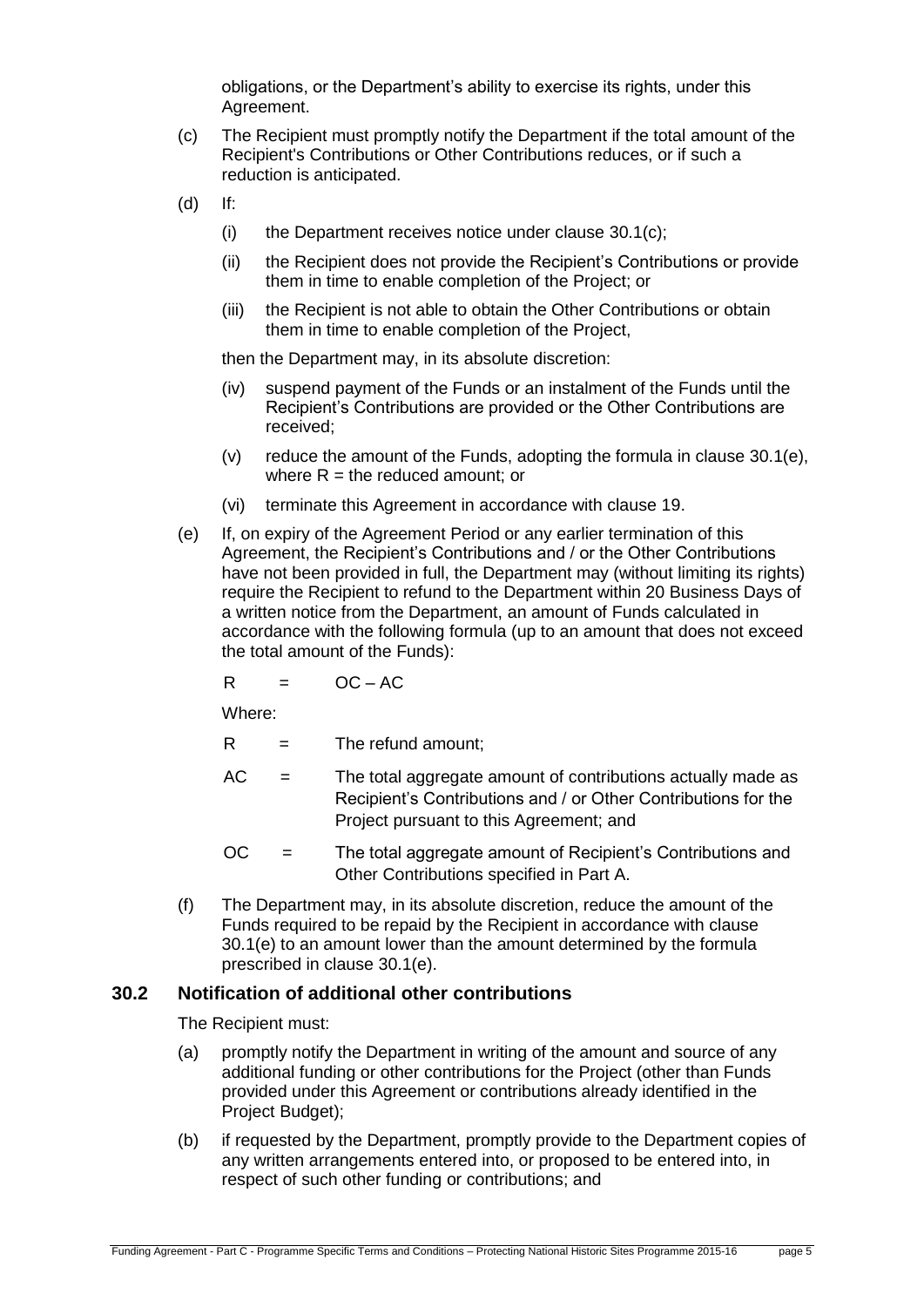(c) ensure that the terms on which any other funding or contributions are provided to the Recipient for, or in connection with, the Project are not inconsistent with the terms of this Agreement and do not in any way limit or affect the Recipient's ability to comply strictly with its obligations, or the Department's ability to exercise its rights, under this Agreement.

#### <span id="page-5-0"></span>**30.3 Notification may trigger review**

- (a) On notification by the Recipient under clause [30.2](#page-4-2) and if requested by the Department, the Recipient must provide to the Department a report within 40 Business Days of the request, including but not limited to the following information:
	- (i) an assessment of the Project to date;
	- (ii) an updated Project Plan; and
	- (iii) an updated Project Budget.
- (b) If requested by the Department, the Recipient must provide any additional information and data to enable the Department to undertake its review.
- (c) The Department will assess the report and any additional information and data submitted under this clause [30.3](#page-5-0) and determine whether the Project continues to represent value for money. The Department will inform the Recipient, in writing, of the outcome of its review.
- (d) If the Department determines the Project no longer represents value for money the Department may, in its absolute discretion, and on giving 20 Business Days notice:
	- (i) reduce the amount of the Funds;
	- (ii) reduce the scope of the Project; or
	- (iii) terminate this Agreement under clause 19.1(g).

### **31. Assets**

The Recipient must not use the Funds towards the purchase of Assets.

# **32. Project Generated Income**

- (a) Subject to clause [32\(b\),](#page-5-1) the Recipient must treat Project Generated Income in accordance with the Department's written direction.
- <span id="page-5-1"></span>(b) Unless otherwise directed by the Department in writing, the Recipient must apply any interest earned from the investment of the Funds to Project expenses or costs. The Recipient acknowledges that, the Department may, at its absolute discretion:
	- (i) authorise the use of Project Generated Income to maximise Project Outcomes;
	- (ii) require the return of the interest amount to the Department; or
	- (iii) offset future payment(s) of Funds against the interest amount.

# <span id="page-5-2"></span>**33. Announcement documentation**

(a) The Recipient must submit any Material containing the required acknowledgment specified in clause [34](#page-6-0) to the Department 10 Business Days prior to publication or announcement of the event.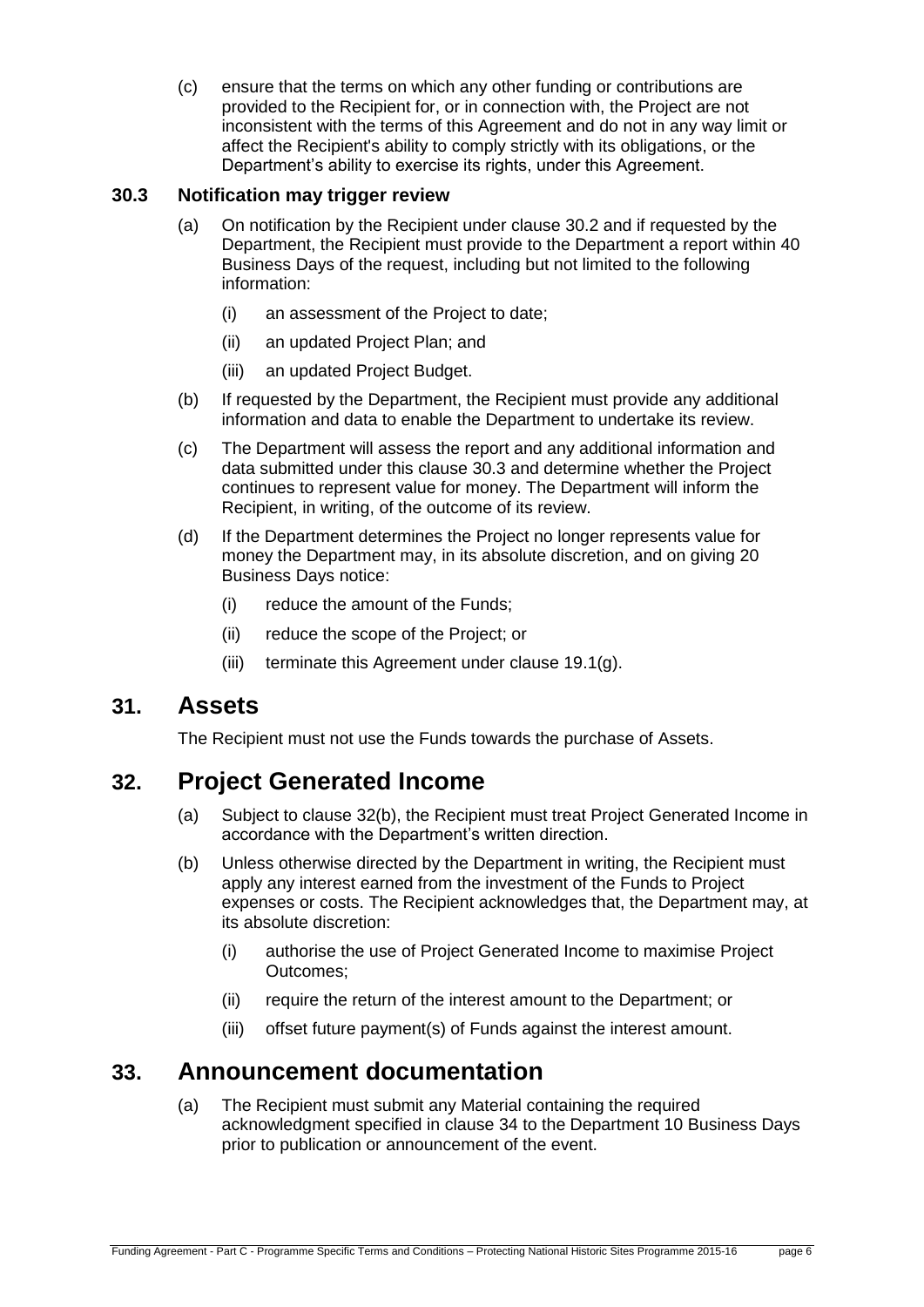- (b) If the Department requires amendments to a proposed form of words of a publication, announcement or any Material, the Recipient must make the required amendment before allowing the words to be published or announced.
- (c) Notwithstanding the Department's review or proposal of a revised form of words in accordance with this clause, the Recipient will at all times remain responsible for the content and accuracy of published or announced Material.
- (d) The Department reserves the right to require any Material published or announced in breach of this clause [33](#page-5-2) be fully withdrawn or retracted at the Recipient's cost.
- (e) Where Funds are granted to the Recipient to produce any publication, the Recipient must provide the Department with one hardcopy and one electronic copy of the publication unless the Department advises otherwise.

# <span id="page-6-0"></span>**34. Acknowledgement**

- (a) All Projects must acknowledge the provision of Funds by the Department through the Programme in all promotional activities, including but not limited to:
	- (i) Project Events and announcements, whether at the national, state, local (at all stages of the Project);
	- (ii) media releases and media activities, including newspaper and radio interviews;
	- (iii) public relations activities including workshops, forums and conferences;
	- (iv) display materials such as banners, posters and on-ground Project signs;
	- (v) publications such as reports, books, case studies, information kits and fact sheets;
	- (vi) websites; and
	- (vii) social media posts.
- (b) The Recipient must acknowledge the provision of the Funds by the Department:
	- (i) at a minimum, in the following way:

"The *[insert Project title] is supported through funding from the Australian Government's Protecting National Historic Sites Programme.*"; or

(ii) in any other form required by the Department.

### **35. Reports**

### **35.1 Required reports**

The Recipient must provide the following reports substantially in the form of any relevant template(s) provided by the Department:

- (a) reporting of Indigenous participation and employment, as specified in clause [35.2;](#page-7-1)
- (b) progress reports and a final report, as specified in clause [35.3;](#page-7-2) and
- (c) financial reports, as specified in clause [35.4.](#page-7-0)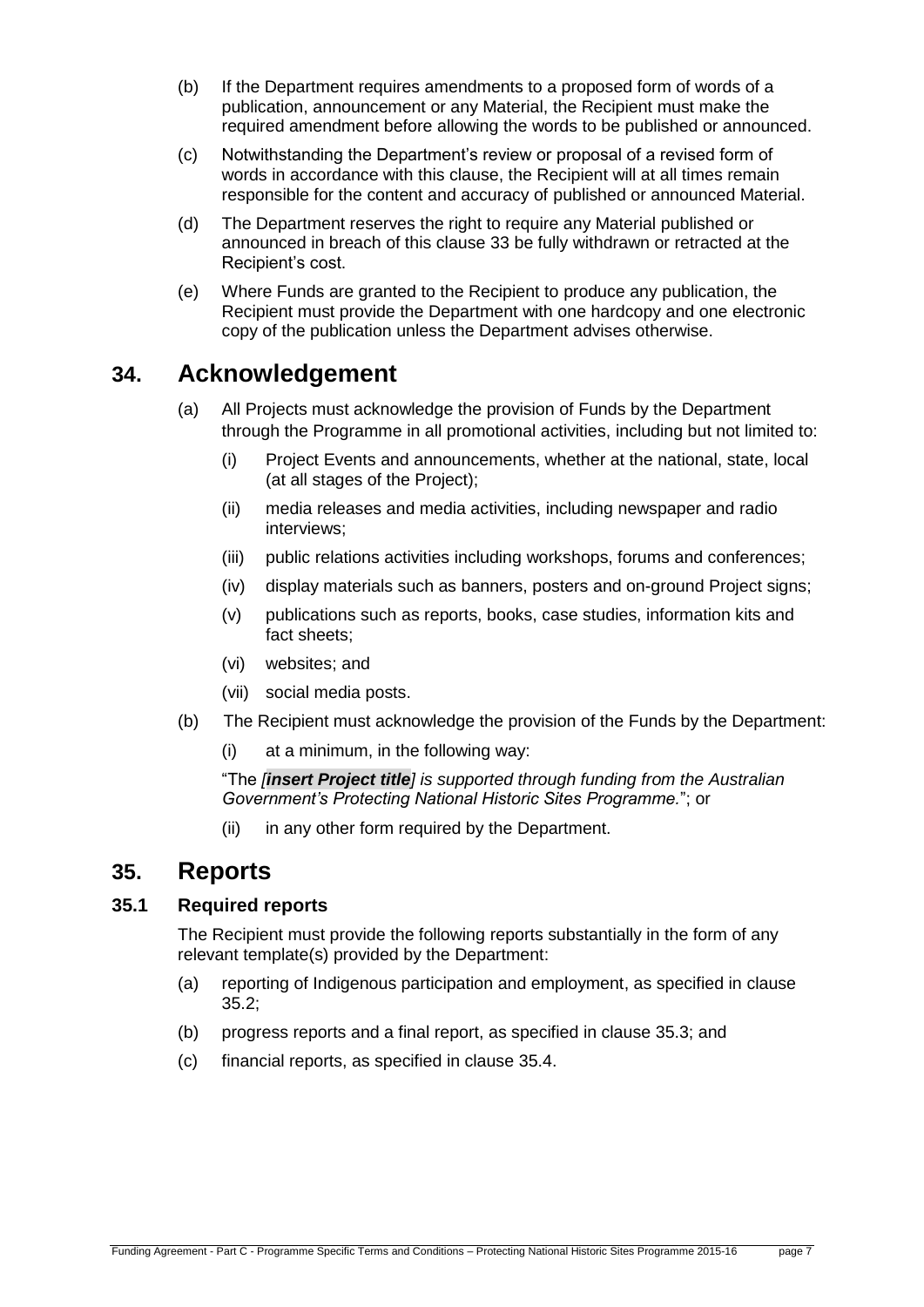### <span id="page-7-1"></span>**35.2 Reporting of Indigenous participation and employment**

Where relevant, the Recipient must report on the number of Indigenous people either directly employed or subcontracted, and / or engaged as volunteers in the Project, in each progress report and in the final report.

#### <span id="page-7-2"></span>**35.3 Progress reports and final report**

- (a) The Recipient must submit progress reports and a final report in accordance with the Milestone Schedule and to the satisfaction of the Department.
- (b) Each progress report and the final report must include reporting of Indigenous participation and employment as required by clause [35.2.](#page-7-1)

### <span id="page-7-0"></span>**35.4 Financial reports**

Unless otherwise explicitly approved by the Department in writing and within the relevant timeframe specified in the Milestone Schedule, the Recipient must provide to the Department:

- (a) the Financial Information; and
- (b) a report on the amounts of Project Generated Income earned, the uses made of these, and any remaining amounts of Project Generated Income for the relevant financial year.

### <span id="page-7-4"></span>**36. Project review**

#### <span id="page-7-3"></span>**36.1 Significant change in circumstances**

- (a) Without limiting clauses 19.2, 19.3 and 21.5 of this Agreement, the Recipient must promptly notify the Department in writing of any significant changes to its organisational structure, resources, or circumstances, where such changes:
	- (i) affect the boundaries of the Site or the scope of the Project Outcomes; and / or
	- (ii) have the potential to alter the Recipient's ability to perform its obligations under this Agreement.
- (b) Upon receipt of notification under clause [36.1\(a\),](#page-7-3) the Department may:
	- (i) direct the Recipient to suspend its dealings with the Funds immediately; and / or
	- (ii) conduct a review of the Project to assess whether the Project continues to represent value for money.

#### **36.2 Review report**

- (a) The Department may request the Recipient to submit a report to assist with the review. The Recipient must submit the report within 20 Business Days of the Department's request.
- (b) Unless otherwise agreed to in writing by the Department, the report must include, but need not be limited to, the following information:
	- (i) the nature of the Recipient's change in organisational structure, resources, or circumstances;
	- (ii) an assessment of the Project to date;
	- (iii) most recent copies of any Project Material;
	- (iv) an updated Project Plan; and
	- (v) an updated Project Budget.